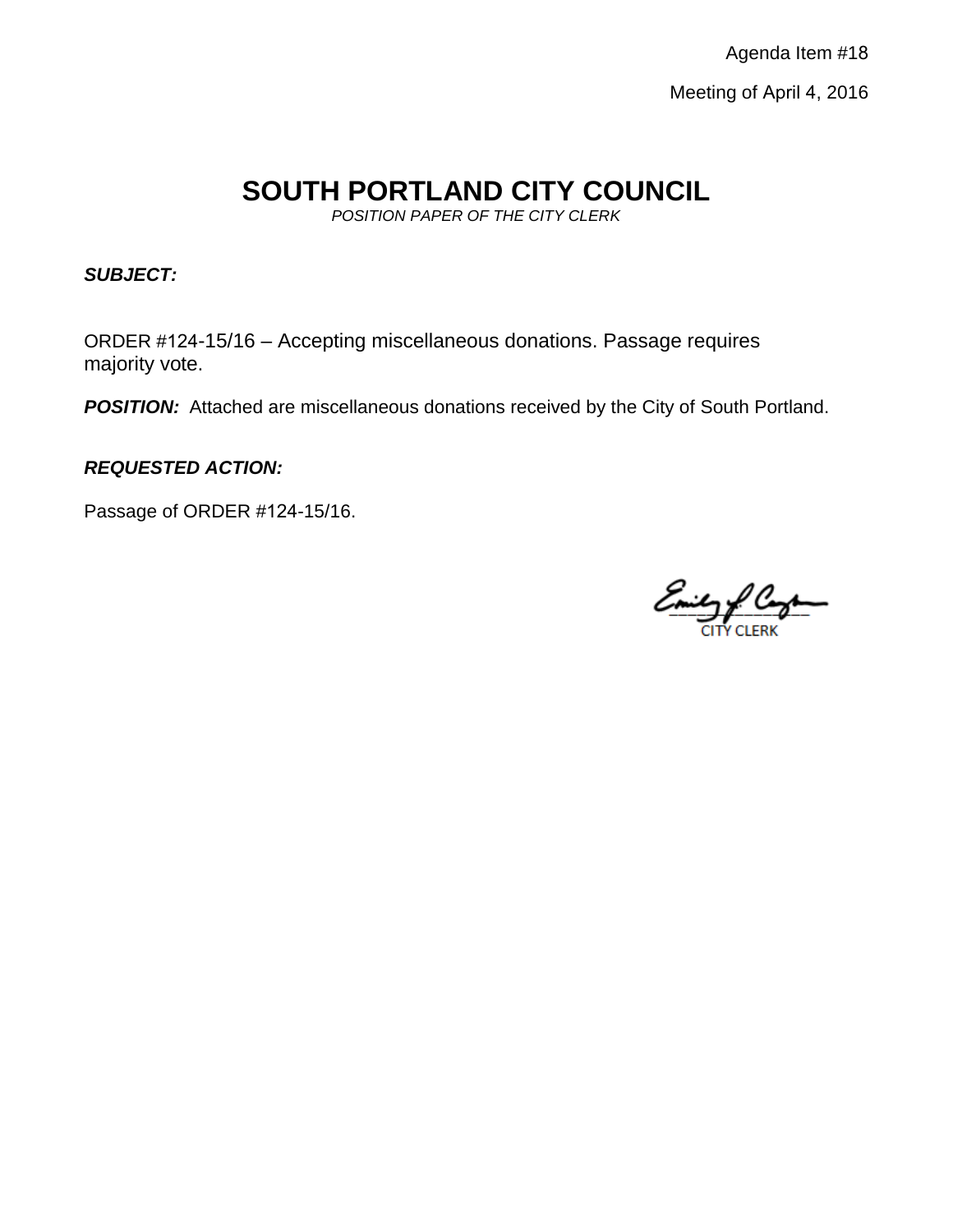

District One

District Two PATRICIA SMITH

District Three EBEN ROSE

District Four LINDA C. COHEN

District Five BRAD FOX

At Large

CLAUDE V.Z. MORGAN

CITY OF SOUTH PORTLAND

THOMAS E. BLAKE Mayor

JAMES H. GAILEY City Manager

EMILY F. CARRINGTON SALLY J. DAGGETT City Clerk (Stephan of the Second Level of the Second Level of the Second Level of the Second Level of the Second Level of the Second Level of the Second Level of the Second Level of th Jensen Baird Gardner & Henry

## **In City Council Order #124-15/16**

ORDERED, that the City Council hereby accepts the following donations:

## **To the Executive Department:**

\$5,000 donation from Environment Maine Research & Policy Center

\$5,000 donation from Environment America

Said amounts shall be credited to the Clear Skies Ordinance Defense Fund account (#180934-434004-15531).

\$1,000 donation from Rotary Club of South Portland-Cape Elizabeth

Said amount shall be credited to the Pope Preserve Nature Park Donations account (#207334-434004-16777).

BE IT FURTHER ORDERED, that the City Clerk, or her designee, is hereby directed to send said donors notice of the Council's acceptance of these donations.

Revenue: \$11,000.00

At Large THOMAS E. BLAKE

MAXINE BEECHER

Dated: April 4, 2016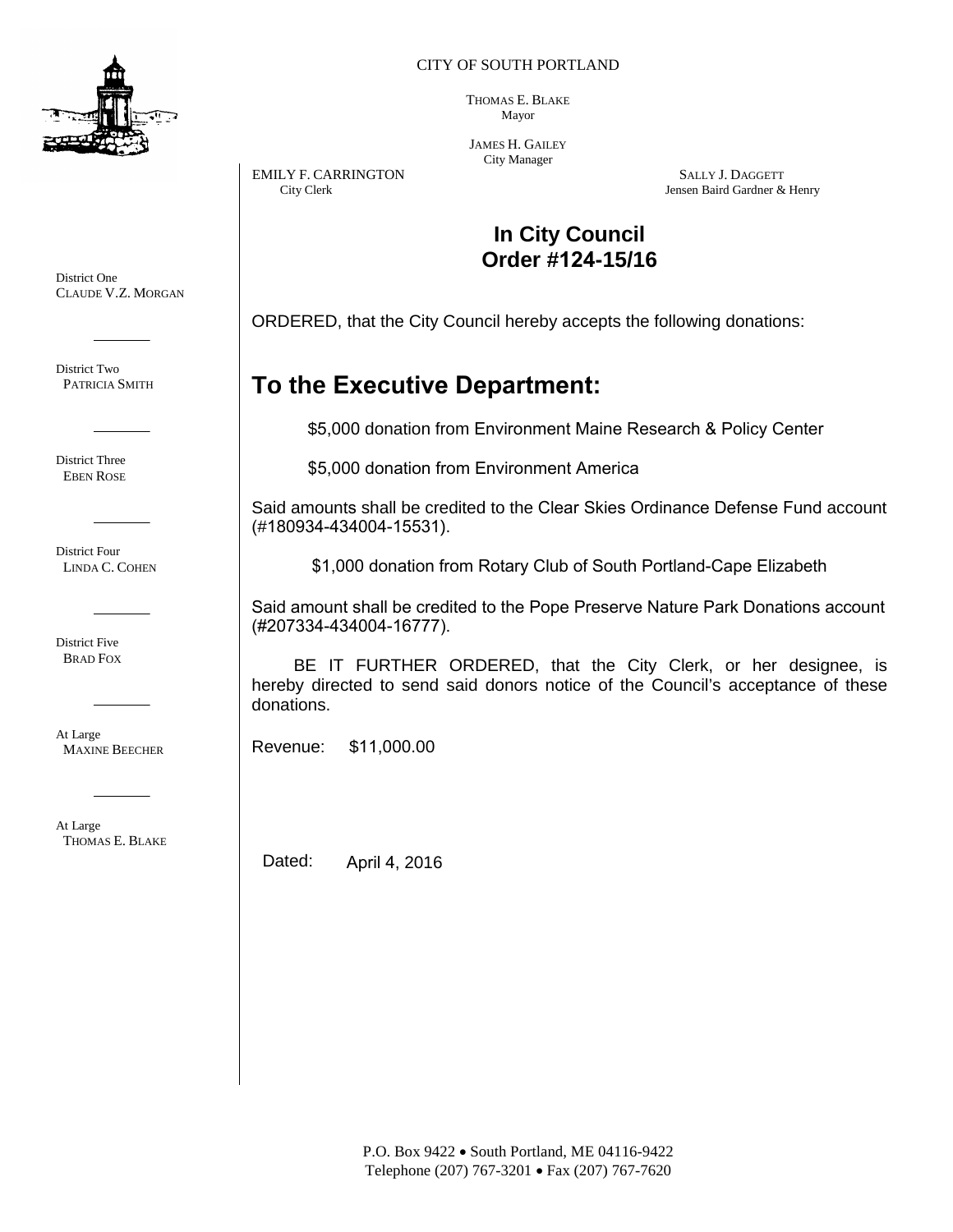

### **CITY OF SOUTH PORTLAND**

P.O. Box 9422 25 Cottage Road South Portland, ME 04116-9422 James H. Gailey **City Manager** 

**EXECUTIVE DEPARTMENT** 

#### **MEMORANDUM**

To: Emily Carrington, City Clerk James H. Gailey, City Manager From: Date: March 29, 2016 Clear Skies Ordinance Defense Fund Subject:

The Executive Department received the following donations for the Clear Skies Ordinance Defense Fund:

| Environment Maine Research & Policy Center | \$5,000.00  |
|--------------------------------------------|-------------|
| <b>Environment America</b>                 | \$5,000.00  |
| Total                                      | \$10,000.00 |

Please credit \$10,000.00 to the Clear Skies Ordinance Defense Fund, Account #180934-434004-15531.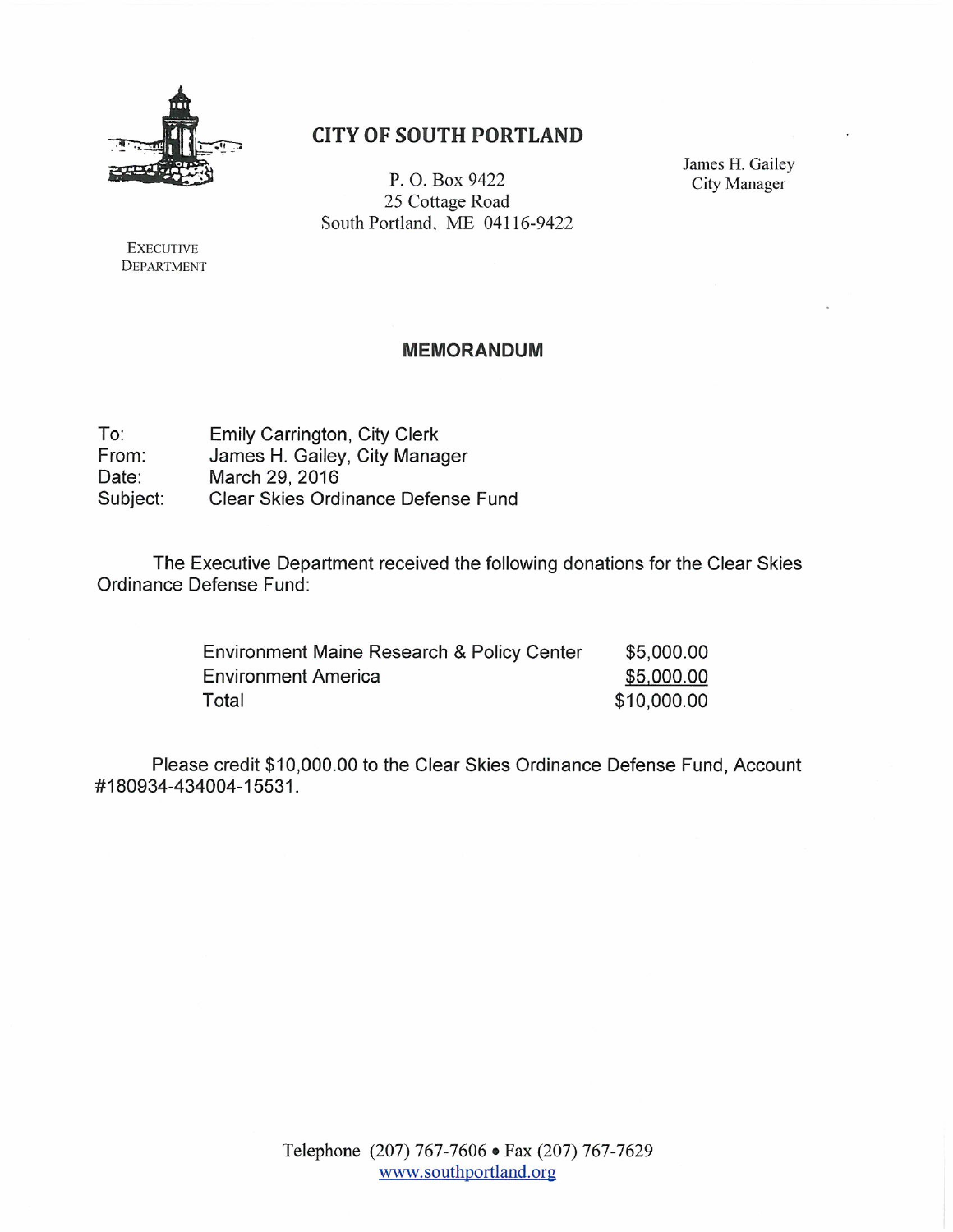

**Executive Department** 

**James H. Gailey City Manager** 

March 17, 2016

Environment Maine Research & Policy Center 142 High Street STE 624 Portland ME 04101

Dear Contributor(s):

Thank you for your generous donation towards the cost of legal services associated with the defense of the Clear Skies Ordinance.

This gift is greatly appreciated and will help significantly with these costs.

Sincerely, James H. Gaildy **City Manager** 

Check 2608

Cash

Amount \$5000.00

Please keep this letter for your tax records. The IRS will not accept a canceled check by itself as sufficient proof of donations. No goods or services were provided in return for this contribution.

> P. O. Box 9422 - 25 Cottage Road South Portland, ME 04116-9422 Telephone (207) 767-7606 · Fax (207) 767-7629 jgailey@southportland.org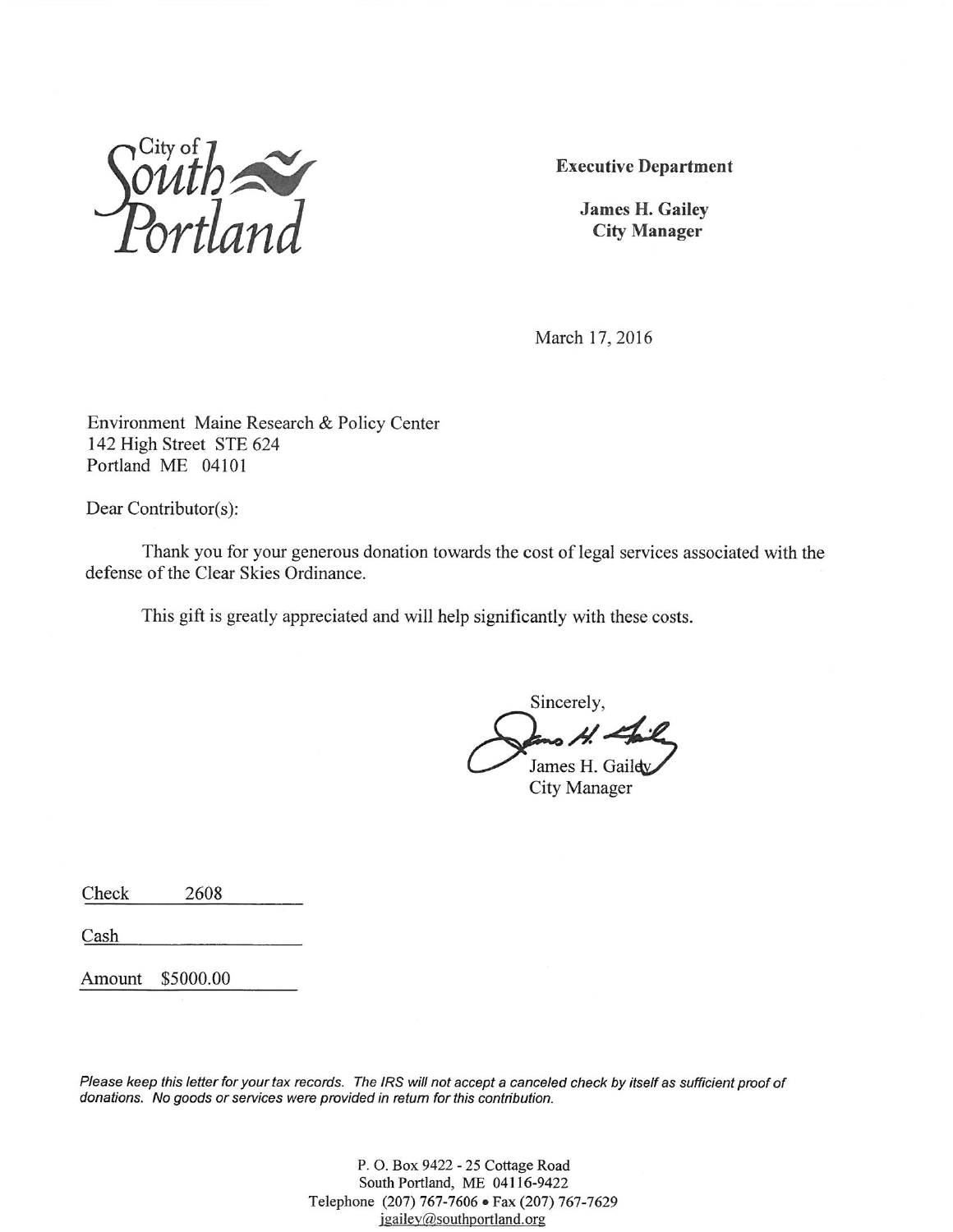

**Executive Department** 

**James H. Gailey City Manager** 

March 17, 2016

Environment America Inc. 218 D St SE FL 1 Washington DC 20003-1900

Dear Contributor(s):

Thank you for your generous donation towards the cost of legal services associated with the defense of the Clear Skies Ordinance.

This gift is greatly appreciated and will help significantly with these costs.

Sincerely, James H. Gaildy **City Manager** 

3941 Check

Cash

Amount \$5000.00

Please keep this letter for your tax records. The IRS will not accept a canceled check by itself as sufficient proof of donations. No goods or services were provided in return for this contribution.

> P. O. Box 9422 - 25 Cottage Road South Portland, ME 04116-9422 Telephone (207) 767-7606 · Fax (207) 767-7629 jgailey@southportland.org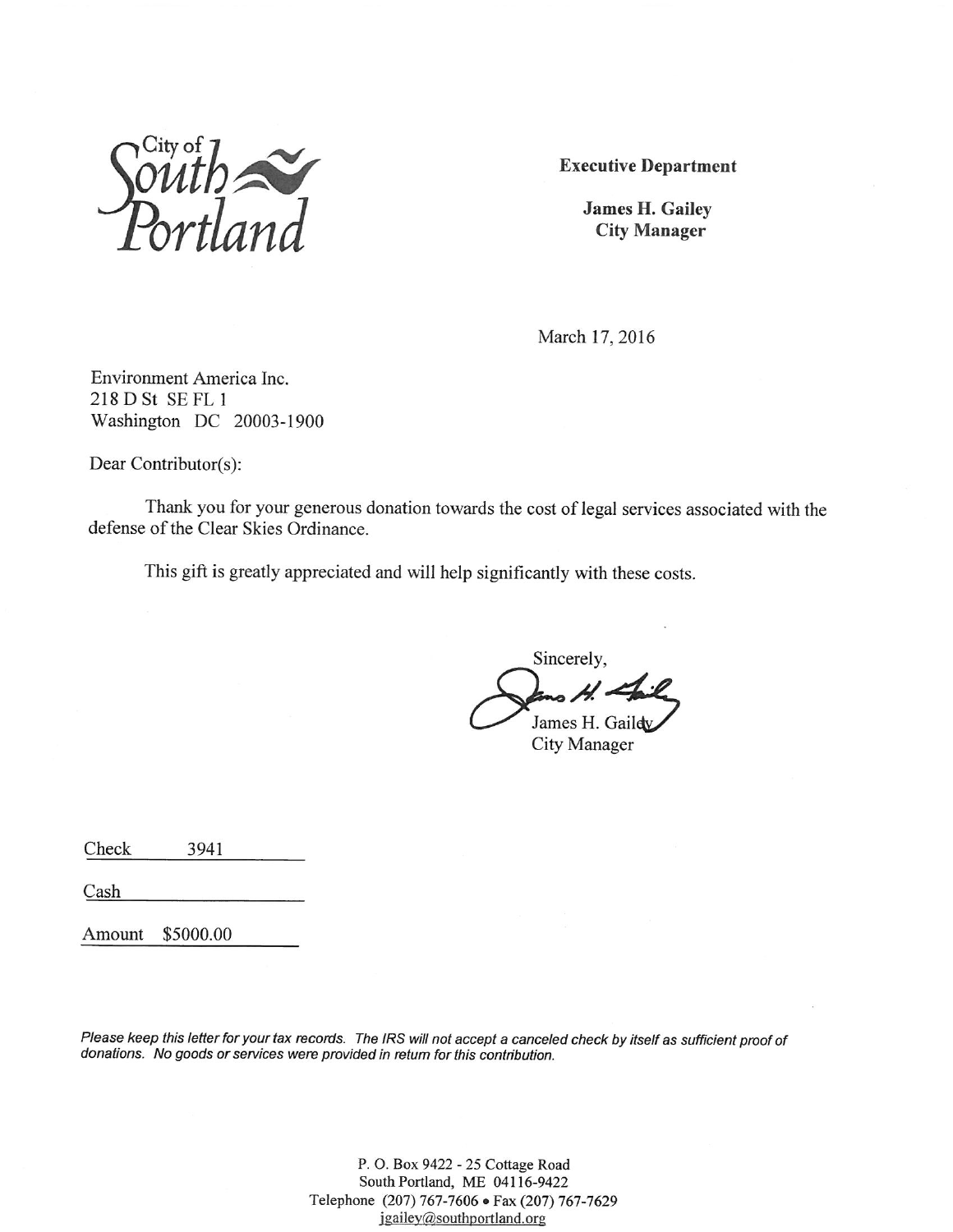

### **CITY OF SOUTH PORTLAND**

P.O. Box 9422 25 Cottage Road South Portland, ME 04116-9422 James H. Gailey **City Manager** 

**EXECUTIVE DEPARTMENT** 

#### **MEMORANDUM**

 $To:$ Emily Carrington, City Clerk From: James H. Gailey, City Manager March 30, 2016 Date: Subject: Pope Preserve Donations

The Executive Department received the following donation:

Rotary Club of South Portland-Cape Elizabeth \$1,000.00

\$1,000.00 to be credited to the Pope Preserve Donations Account #207334-434004-16777.